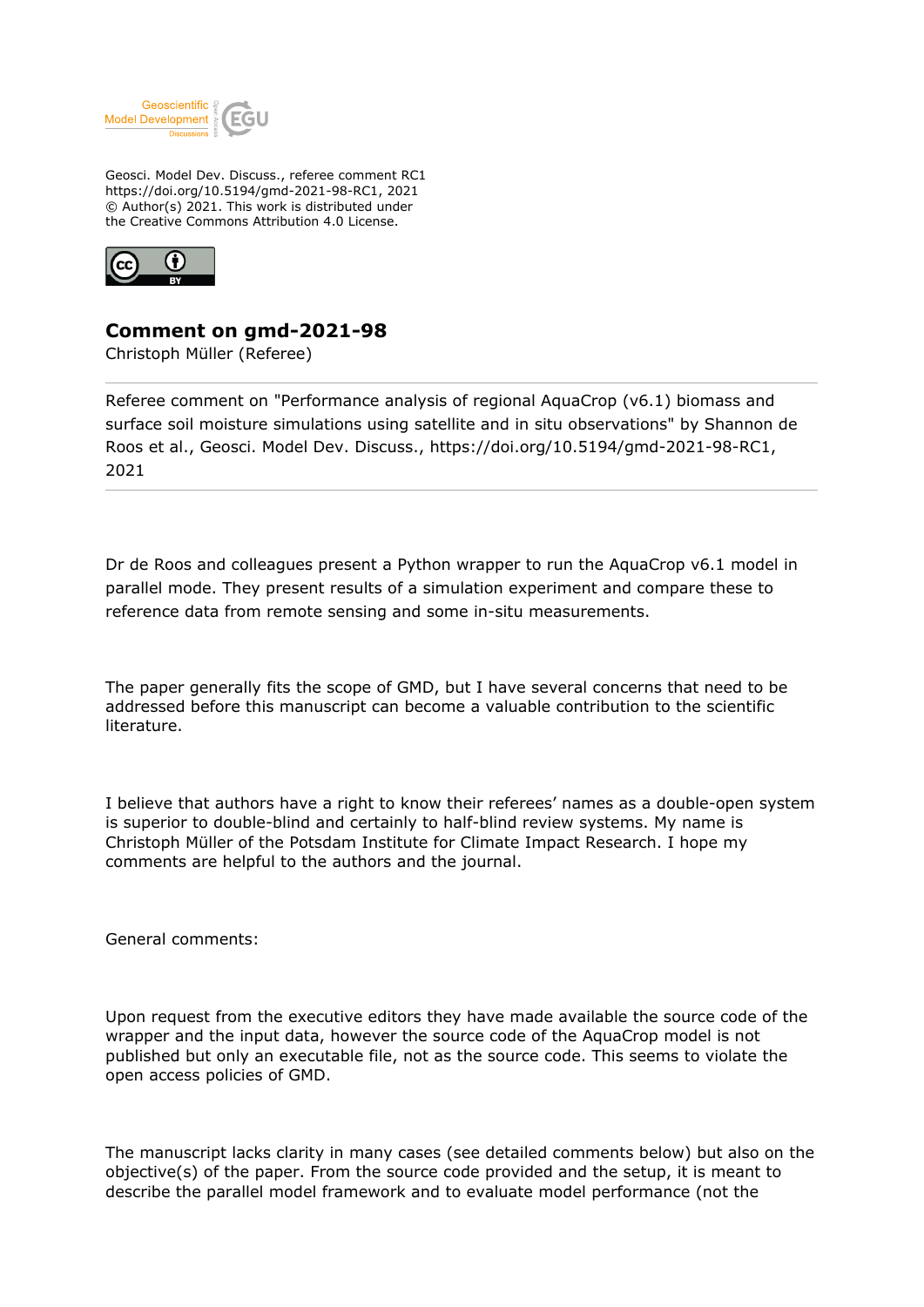parallel framework). However, the model performance is evaluated in the manner of individual points (despite that it's a quite large set of points), not in a manner that addresses the scale and extent, e.g. by addressing the ability to reproduce spatial patterns, which would be a main asset of "regional" model applications compared to a set of field-scale applications.

If the objective is to present the framework that allows for parallel, high-resolution, largescale applications, the technical skill and spatial properties of the simulation could have stronger emphasis in the evaluation, or how the large-scale setup (e.g. lack of calibration) compares to field-scale setup.

If (one of) the objective(s) is to generally evaluate AquaCrop against novel data (such as the data sets used here), the model description needs to be expanded, the current set of equations does not even address all processes discussed as relevant in the text (see comments below).

I don't understand the claim made that AquaCrop could serve as a bridge between point and global level simulations. It is claimed that AquaCrop was developed for a simplistic representation of crop growth (L46) and performance is good if the model is calibrated for local field conditions (L48). So AquaCrop may actually lack processes that are relevant to capture the heterogeneity of the landscape of environmental and management conditions at larger scales. The calibration of large-scale applications is hampered by lack of data that could serve as calibration targets and is not attempted here.

Even though an eyeball comparison suggests that results hold true, I find the comparison of the AquaCrop performance against the 2 soil wetness datasets a bit biased, as the samples are very different. This could be made more direct if also the statistics would be supplied for the set of pixels that is covered by both reference data sets.

Detailed comments:

L3: good insightS in – or – good understanding of

L19: curious to learn about how that bridge could look like. Many globally applied crop models are, in fact, field-scale models run in a modeling framework to process gridded data

L31: the better GGCMI evaluation reference would be Müller et al. 2017, not 2018. You could add Folberth et al. 2019 (http://dx.doi.org/10.1371/journal.pone.0221862)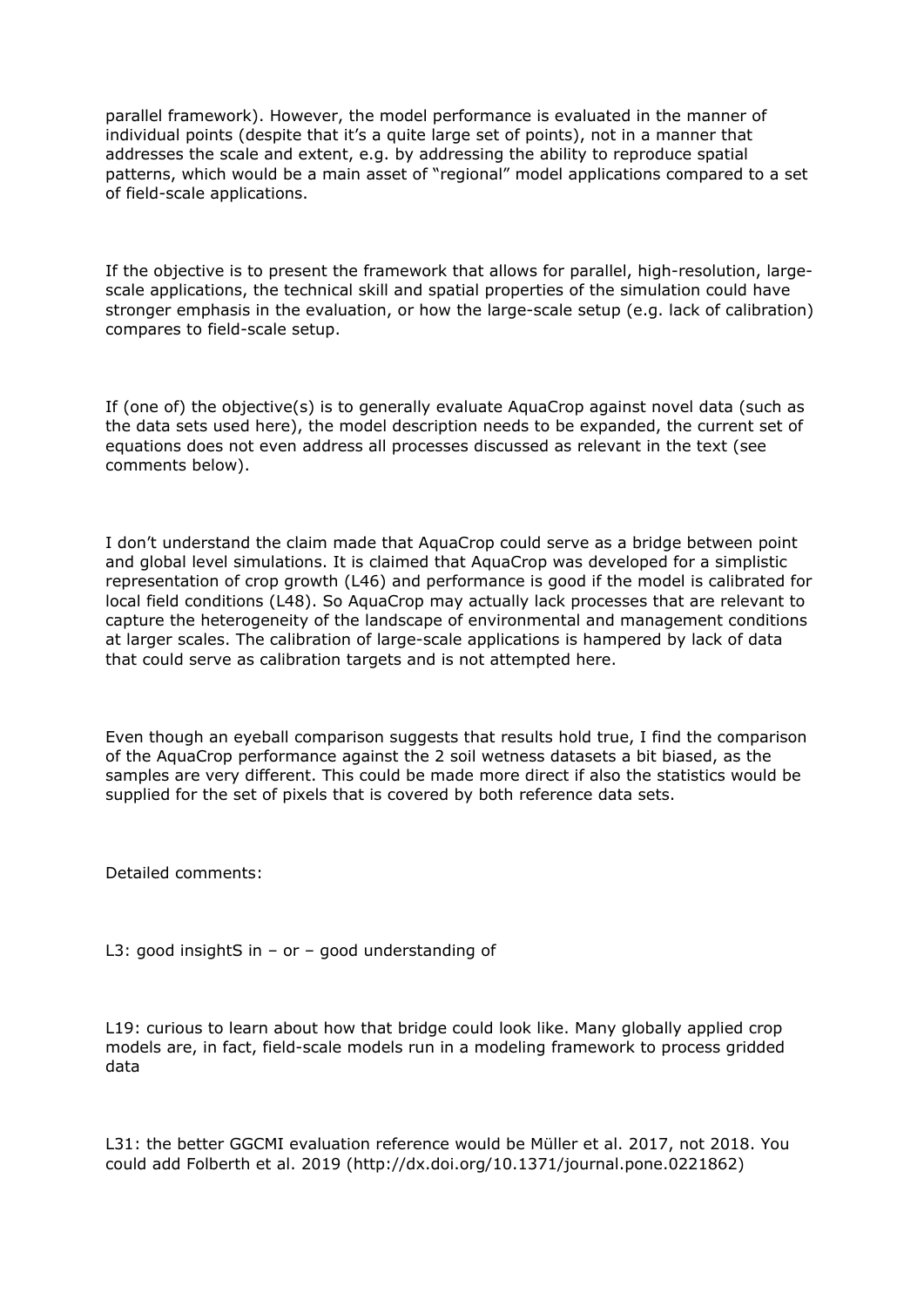L34: this "downside" is not only relevant for upscaling field-scale models but holds true for any large-scale crop model application.

L35: do you mean "… and loss of information that is typically available at smaller scales"?

L39: I guess the better reference for the GGCMI Project per se is Elliott et al. 2015 (http://dx.doi.org/10.5194/gmd-8-261-2015) if you just want to have one reference. If you want to describe the breadth of crop models used in GGCMI, you could add Elliott et al. (2015), Müller et al. 2019 (http://dx.doi.org/10.1038/s41597-019-0023-8), Franke et al. (2020a) (http://dx.doi.org/10.5194/gmd-13-2315-2020) for the different set of models contributing to Phase2 and (Jägermeyr et al. under review) for yet another ensemble of crop models contributing to the current Phase 3 (including AquaCrop).

L40: odd second half of that sentence: response to what? Do you mean "... more insight is needed in the relevancy of different processes represented in crop models applied at different spatial and temporal scales under different management assumptions"?

L52: unclear – what are the difficulties to update to newer AquaCrop versions?

L58: if this is the main objective, what are the side objectives?

L60: I'm surprised by the "generic crop" approach. Crops differ in various aspects and e.g. differences in growing season specifications have been shown to matter quite a lot (Müller et al. 2017, Jägermeyr & Frieler 2018 (http://dx.doi.org/10.1126/sciadv.aat4517)). Also above ground biomass differs substantially between crops. I see that this liberates you of having to specify high-resolution inputs that match crop distributions that the satellites see, but some justification of this choice would be needed here.

L79: I don't understand the discretization of the soil column. It looks like no soil layers are used? But the root zone is divided into compartments? How are these discretized? Is the topsoil/subsoil information of HWSD (described later, L132) assigned to these compartments or are soil properties assumed to be homogeneous?

L101: can you elaborate on what a field and a grid cell really are in AquaCrop. Most gridded approaches (or in fact also field-scale approaches) simulate one single point and assume it is representative for the field/grid cell. Is that similar here or is there any lateral heterogeneity considered within the simulation units (field or grid cell)? If not, this "replacement" merely affects how outputs are interpreted, no?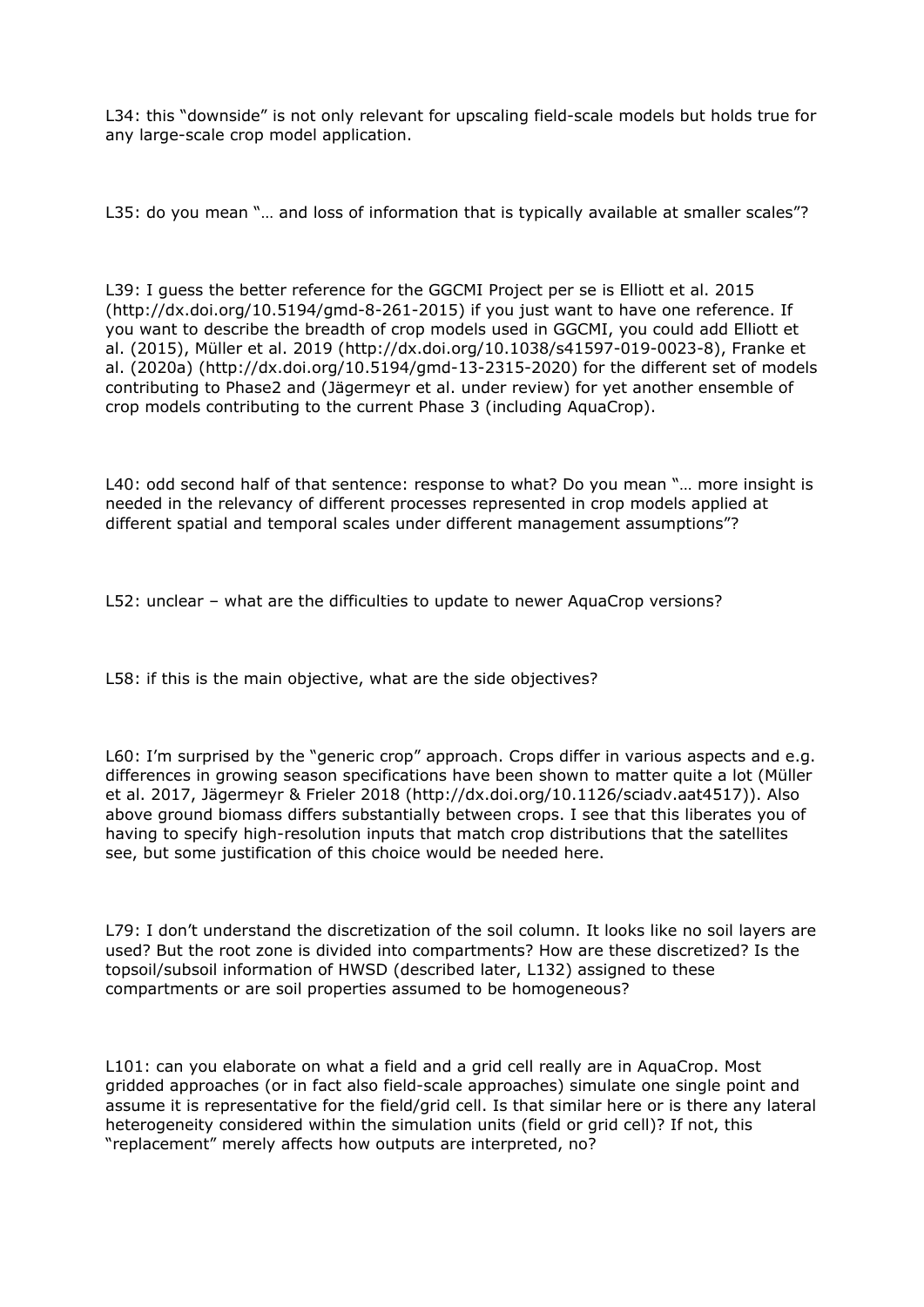L116: this section should include the time period that is actually simulated. Or a modeling protocol section should be added that describes the simulation experiment(s) – simulations done in advance for "tuning", central simulation

L117: unclear why this input data set was selected and no bias correction was performed. See e.g. Ruane et al. 2021 (http://dx.doi.org/10.1016/j.agrformet.2020.108313) for the relevancy of input data sets. The AgMERRA data set (based on MERRA and available at 0.25° spatial resolution), would e.g. seem to be more suitable? Or other data sets described there or the ISIMIP3a input data sets that also cover 2012?

L136: but some crops are grown throughout winter in Europe, how are these growing season treated?

L140: is this some form of calibration? Can you better describe how the 30% were approximated? The GAEZ data would also provide some information on soil fertility that could help to abandon a guestimate.

L144: It's a bit funny to justify the choice of the generic crop with anticipated results. Also, it seems that this is speculation as no counterfactual experiment was conducted. Maybe more specific crop representation would substantially improve model performance? There clearly is still room for improvement in model performance, so we cannot say if this generic crop choice is a good one.

L145: "this file was minimally tuned" this is unclear and needs a clearer description and justification. Keep in mind that the work should be reproducible.

L150: I don't understand why the canopy development had to be prescribed in calendar days. How is it normally done in AquaCrop? A typical approach to simulate phenological development is based on growing-degree-days (see e.g. Wang et al. 2017 http://dx.doi.org/10.1038/nplants.2017.102). Please add a description of how crop phenology is modeled and if/how that relates to transpiration.

L151: the effect of GGD on transpiration is not clear from equation 2. How is this considered? Please elaborate to make sure that the model description in complete and understandable.

L156: what classes? And why 50 as a minimum? Are you saying "if at least half of the pixel is used for rainfed agriculture, it is included in the simulation set"? I wonder if that does not exclude a lot of cropland from the analysis? Is this necessary to have a clear signal from cropland when comparing to satellite data? Please expand.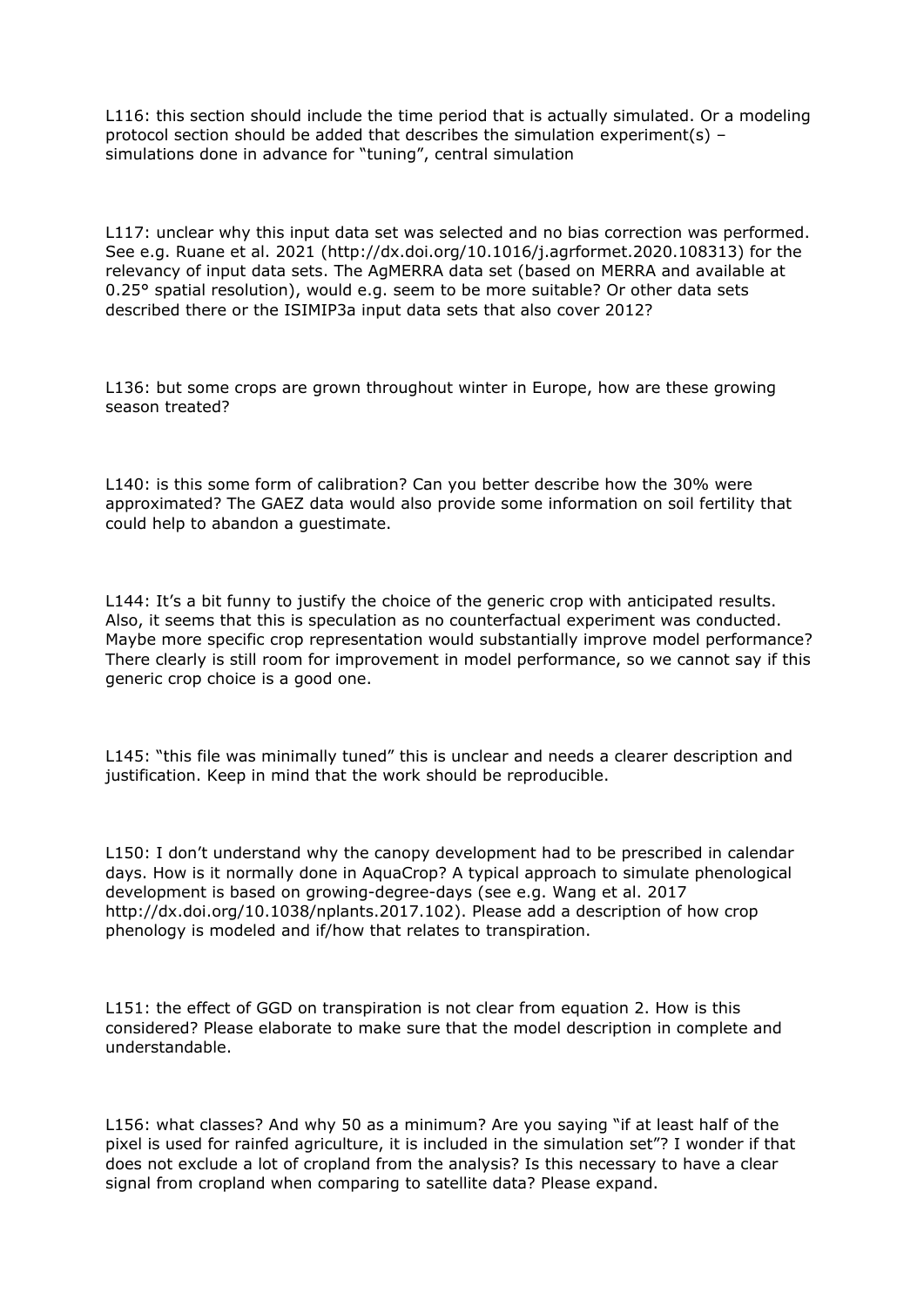L187: What is the outcome of that implicit quality screening?

L200: is there a name and reference for the "recommended conservative quality screening"? How important is that for the outcome?

L214: this information should be moved and expanded to the methods section. Modeling domain, selection of grid cells included in simulations, temporal range covered etc. need to be described in the methods part.

L216: all metrics should be described with equations. To me, at least, it is unclear how anomalies were computed or how the bias was removed – it seems there are different options to do so.

L228: multi-year  $\epsilon$  how many years?

L233: the median of the matching 10 days?

L236: I don't understand the exact processing or the intentions of the correlation analysis of AEI and the satellite products

L237: the metrics section fails to explain how 5cm soil moisture values are made comparable to simulated soil moisture of the rooting zone? Maybe this is not an issue and just a problem of me not understanding how the soil is discretized in AquaCrop (see comment above)

L257: where can we see this? How do you know?

L258: "tons" are abbreviated with small-caps t (also in legend of Fig 1 and titles of Fig 2)

L267: what is "high rate of rainfall"? Do you refer to the precipitation intensity or total amounts? That part of Germany included in your modeling domain and Poland are not exactly areas of high rainfall.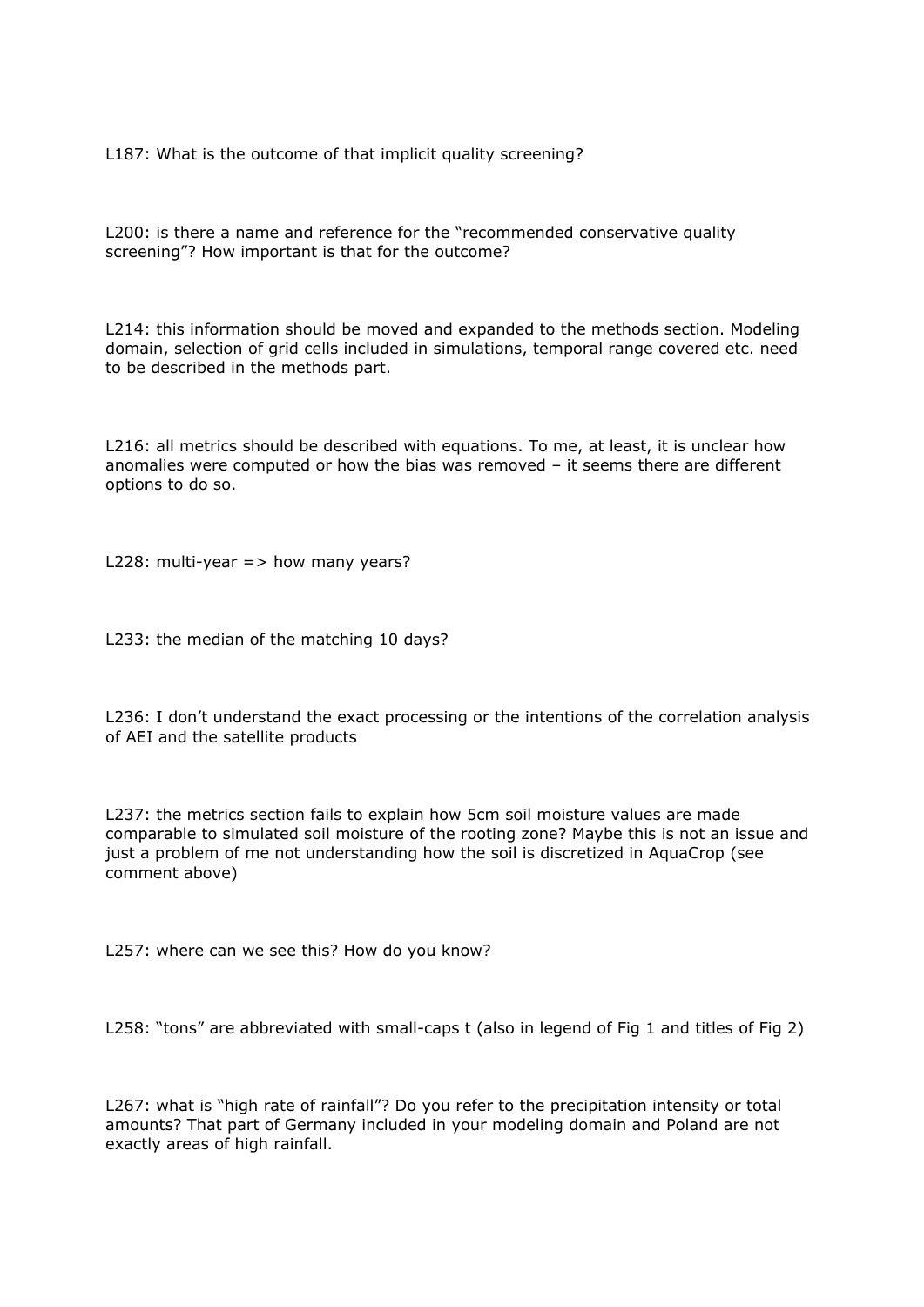L268: why should the satellite not see water stress effects? Please elaborate

L280: is this a finding by eyeball? Please provide metrics that support your claim (e.g. distribution of errors per texture class or similar).

L285: My understanding of the methods section is that only pixels with at least 50% rainfed agriculture according to the CORINE data set are included in the simulations. How come you now claim that the sandy regions included in the analysis (and thus containing agricultural land) are not suitable for agriculture?

L292: just to avoid ambiguity: these R values refer to AquaCrop vs. in-situ and AquaCrop vs. CGLS-SSM, correct? Not to in-situ vs. CGLS-SSM in the second case?

L294: why 42 pixels? In section 3.4 you describe 32 for SMAP-SSM and 42+3 for CGLS-SSM. The extra 3 HOL points are not available for SMAP-SSM?

L295: is this the mean R of the temporal correlation averaged across the sites or a correlation across time and space?

L306: this seems to miss a reference? Or are these your own findings?

L315: I don't understand this sentence. Irrigation could also dampen the amplitude making the overall weather-driven signal (the only aspect captured by AquaCrop) smaller compared to the noise and thus harder to get any correlation at all. Also for a comparison between the different data sets it seems difficult to compare across different samples? Why not make these claims based on the same spatial mask?

L323: I did not see any analysis separating seasonal, interannual and short-term temporal dynamics here. What results support this claim here?

L330: Is this speculation or can this be shown somewhere? A simple test could be to run the model with uniform soil parameters – the computational costs are claimed to be low?

L338: again here seems to be a reference missing? The comparison of the skill of the AquaCrop model to the 2 different data products should be conducted on the same spatial mask